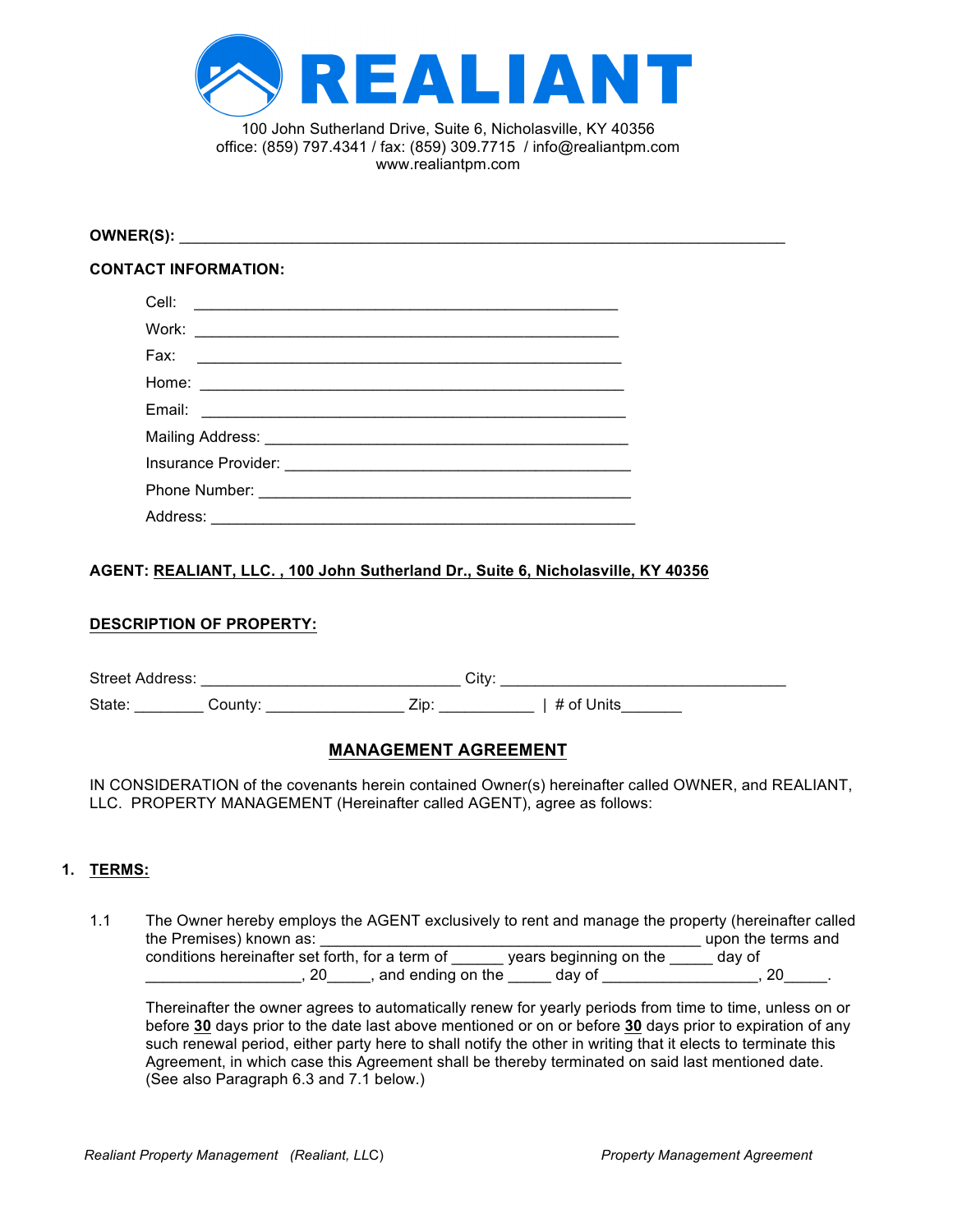1.2 AGREEMENT ON FAIR HOUSING this property shall be offered to all persons without respect to race, creed, color, sex, religion, national origin, handicap/disabilities, or familial status.

## 2. **THE AGENT AGREES:**

- 2.1 To accept the management of the Premises, to the extent, for the period, and upon the terms herein provided and agrees to furnish the services of its organization for the rental operation and management of the Premises.
- 2.2 To inspect the Premises no less than once every six months at no additional charge to the Owner. Owner can request additional inspections at a charge of **\$65.00** per inspection.
- 2.3 To render a monthly statement of receipts, disbursements, and charges, that will be made available online to Owner within Ten (10) days after the end of accounting period, and to remit net proceeds (provided AGENT is not required to make any mortgage, escrow, or tax payment on the first day of the following month), or the balance thereof after making allowance for such payments, within Ten (10) days after the end of accounting period each month, to the following person(s) at the address and/or email shown below:

| <b>Name</b>   | <b>Address/Email</b>          |  |  |
|---------------|-------------------------------|--|--|
|               |                               |  |  |
|               |                               |  |  |
|               |                               |  |  |
| SS# / Tax ID: | (1099 Misc. Income recipient) |  |  |

If ownership and/or net proceeds are to be shared, the monthly statement and net proceeds will be sent, within Ten (10) days after the end of accounting period to the following persons, in the percentages specified, and at the addresses show: (only applies if shared)

| <b>Name</b> | Percentage | <b>Address</b> |
|-------------|------------|----------------|
| SS#/Tax ID  |            |                |
| <b>Name</b> | Percentage | <b>Address</b> |
| SS#/Tax ID  |            |                |

 $\overline{\phantom{a}}$  , where  $\overline{\phantom{a}}$  , where  $\overline{\phantom{a}}$  , where  $\overline{\phantom{a}}$ 

In case the disbursements and charges shall be in excess of the receipts, the OWNER agrees to pay such excess promptly, but nothing herein contained shall obligate the AGENT to advance its own funds on behalf of the OWNER.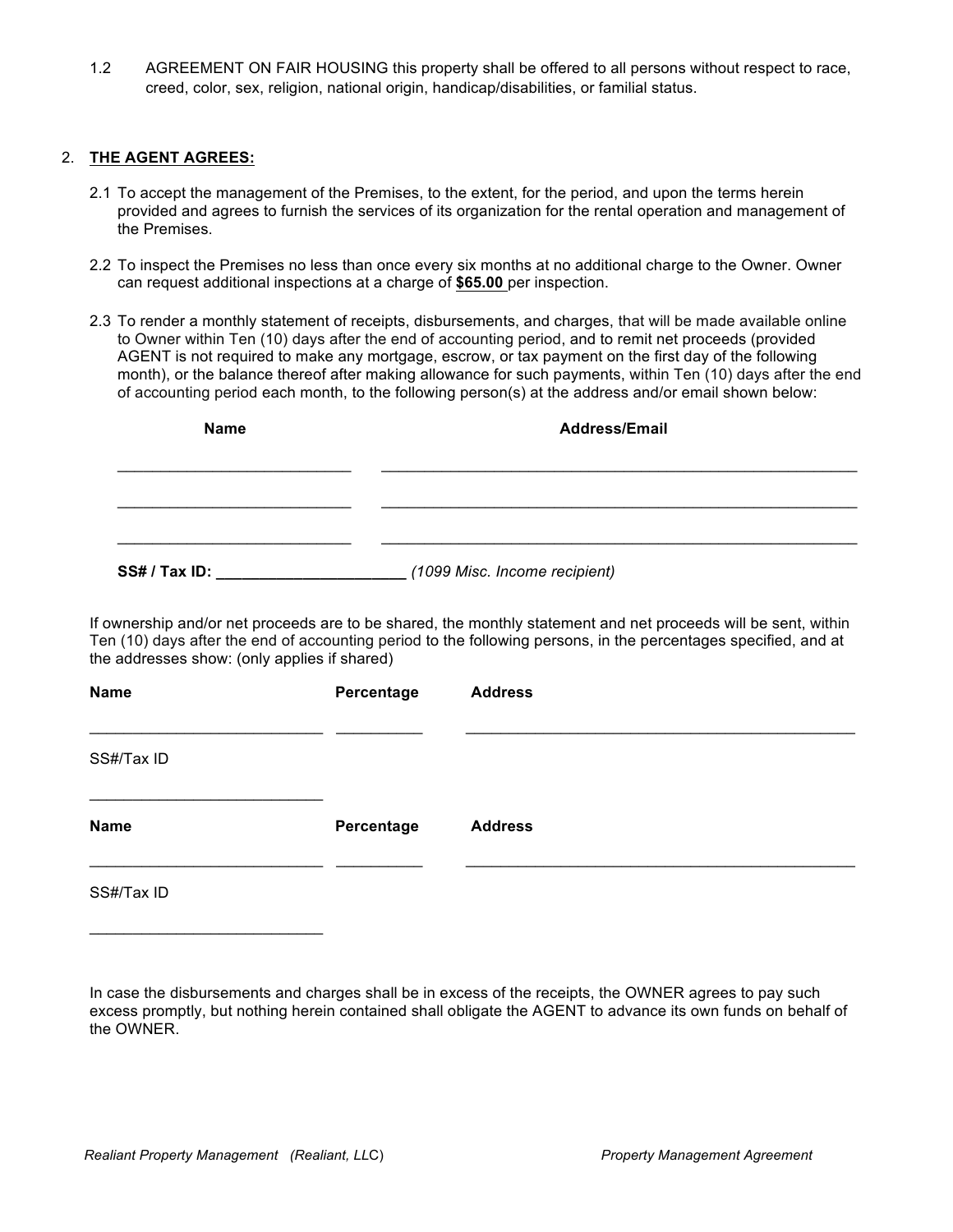- 2.4 To collect rents and/or assessments and other items due or to become due and give receipts therefore and to deposit all funds collected hereunder in the Agent's custodial account: **Name of Bank: Central Bank and Trust Address: 1471 Keene Road Nicholasville, KY 40356 Account Number: 70043057**
- 2.5 To handle tenants' security deposits and to comply, on the Owner's behalf, with applicable state or local laws concerning the Agent's responsibility for security deposits and interest thereon, if any in the Agent's account:

**Name of Bank: Central Bank and Trust Address: 1471 Keene Road Nicholasville, KY 40356 Account Number: 70043145**

# **3. THE OWNER AGREES:**

To give the AGENT the following authority and powers (all or any of which may be exercised in the name of the OWNER) and agrees to assume all expenses in connection therewith:

- 3.1 To advertise the Premises or any part thereof; to display signs thereon and to rent the same; to cause references of prospective tenants to be investigated; to sign leases for terms not in excess of **1** years and to renew and/or cancel the existing leases and prepare and execute the new leases without additional charge to the OWNER; provided, however, that the AGENT may collect from tenants all or any of the following: a late rent administrative charge, a non-negotiable check charge, credit report fee, a subleasing administrative charge and/or broker's commission and need not account for such charges and/or commission to the OWNER; to terminate tenancies and to sign and serve such notices as are deemed needful by the AGENT; to institute and prosecute actions to oust tenants and to recover possession of the Premises; to sue for and recover rent; and, when expedient, to settle, compromise, and release such actions or suits, or reinstate such tenancies. OWNER shall reimburse AGENT for all expenses of litigation including attorney's fees, filing fees, and court costs which AGENTS does not recover from tenants. AGENT may select the attorney of its choice to handle such litigation.
- 3.2 To hire, discharge, and pay all engineers, janitors, and other employees; to make or cause to be made all ordinary repairs and replacements necessary to preserve the Premises in its present condition and for the operating efficiency thereof and all alterations required to comply with lease requirements, and to do decorating on the Premises; to negotiate contracts for nonrecurring items not exceeding \$200.00 or \$\_\_\_\_\_\_\_\_\_\_\_\_\_ and to enter into agreements for all necessary repairs, maintenance, minor alterations, and utility services; and to purchase supplies and pay all bills. AGENT shall secure the approval of the OWNER for any alterations or expenditures in excess of \_\$200.00\_\_ or \$\_\_\_\_\_\_\_\_\_\_\_\_\_ for any one item, except monthly or recurring operating charges and emergency repairs in excess of the maximum, if, in the opinion of the AGENT, such repairs are necessary to protect the property from damage or to maintain services to the tenants as called for by their tenancy.
- 3.3 To execute and file all returns and other instruments and do and perform all acts required of the OWNER as an employer with respect to the Premises under the Federal Insurance Contributions Acts, the Federal Unemployment Tax Act, and Subtitle C of the Internal Revenue Code of 1954 with respect to wages paid by AGENT on behalf of the OWNER and under any similar federal and state law now or hereafter in force ( and in connection therewith the OWNER agrees upon request to promptly execute and deliver to the AGENT all necessary powers of attorney, notices of appointment, and the like).
- 3.4 The AGENT shall not be required to advance any monies for the care or management of said property, and the OWNER agrees to advance all monies necessary therefor. If the AGENT shall elect to advance any money in connection with the property, the OWNER agrees to reimburse the AGENT forthwith and hereby authorizes the AGENT to deduct such advances from any monies due the OWNER. The AGENT shall, upon instruction from the OWNER, impound reserves each month for the payment of real estate taxes, insurance, or any other special expenditure. In addition, the OWNER agrees to establish a permanent Operation Reserve Account with the AGENT in the amount of \$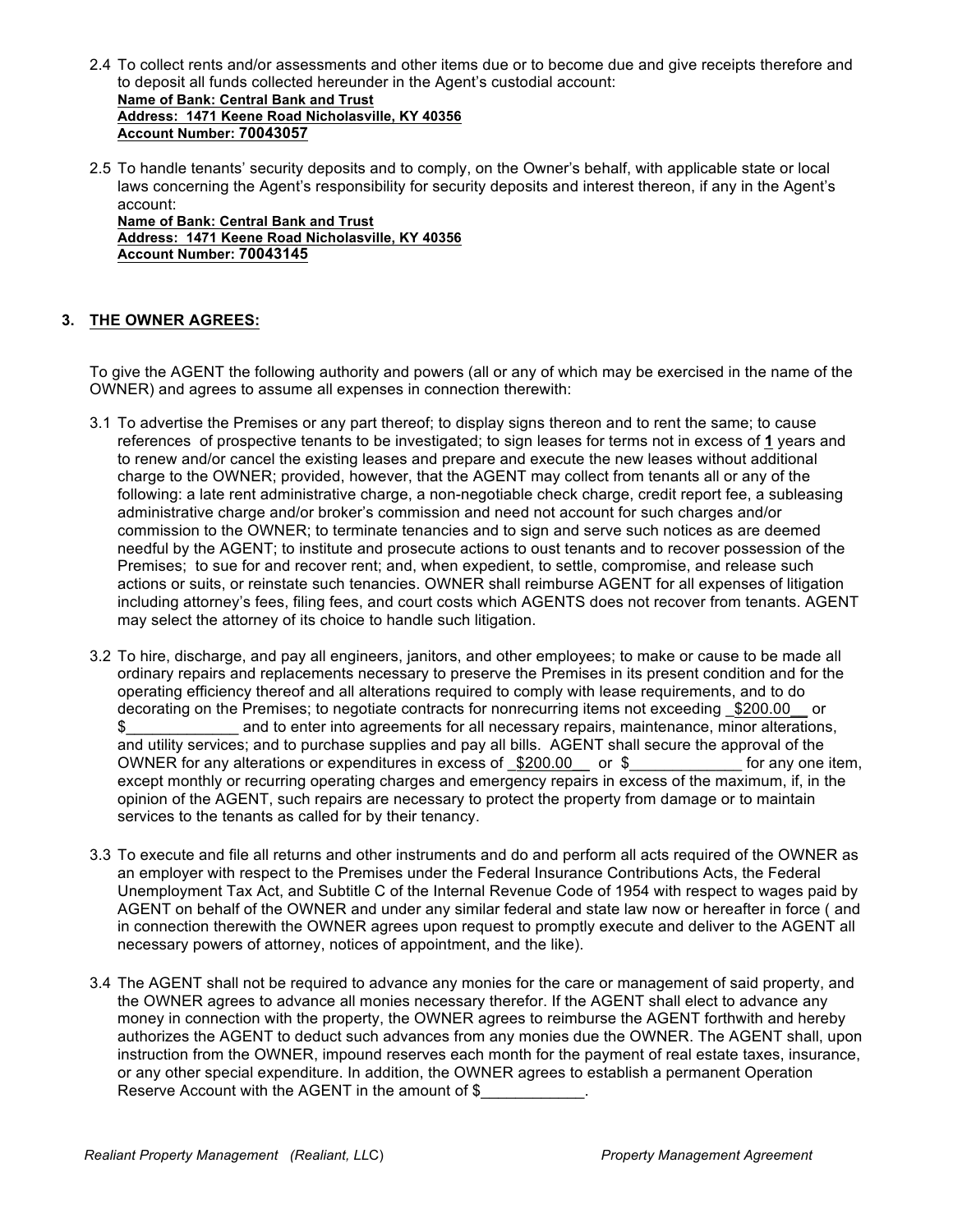#### **4. THE OWNER FURTHER AGREES:**

- 4.1 To indemnify, defend, and save the AGENT harmless from all suits in connection with the Premises and from liability for damage to property and injuries to or death of any person whomsoever, and to carry at his (it's) own expense public liability insurance.
- 4.2 The Owner agrees to hold Agent harmless from any and all liability and/or lawsuits suits in connection with the Rental Property, and from liability for injury suffered by any employee or other person whomsoever, and to carry, at Owner's own expense, any public liability insurance. The Agent shall also not be liable for any error of judgment or for any mistake of fact or law, or for anything which he may do or refrain from doing hereunder, except in cases of willful misconduct or gross negligence. If suit is brought by the Agent to enforce this indemnification clause, or if the Agent brings an action to collect the Agent's compensation as described hereunder, or if Agent successfully defends any action of any kind brought against the Agent by the Owner, the Owner shall pay all the Agent's costs incurred in connection with such action, including but not limit to reasonable attorney's fees.
- 4.3 To give adequate advance written notice to the AGENT if the OWNER desires that the AGENT make payment, out of the proceeds from the Premises, of mortgage indebtedness, general taxes, special assessments, or fire, steam boiler, or any other insurance premiums. In no event shall the AGENT be required to advance its own money in payment of any such indebtedness, taxes, assessments, or premiums.

### **5. THE OWNER AGREES TO PAY THE AGENT EACH MONTH:**

- 5.1 **FOR MANAGEMENT** \_\_\_\_\_\_\_\_ Percent (\_\_\_\_\_\_ %) of the monthly gross receipts from the operation of the premises during the period this Agreement remains in full force and effect. Gross receipts are all amounts received from the operation of the Premises including, but not limited to rents, parking fees, seized deposits, and pet fees. Gross receipts do not include application fees, NSF fees, or online ACH payment fees, which are retained by the AGENT.
- **5.2 INITIAL LEASE: A sum equal to ½ First full month's rent with a minimum of \$450, for the service of procuring a tenant to lease each unit.** Applicable only once during the term of any unbroken lease and no more often than once a year, unless owner authorizes (6) month lease.
- 5.3 **LEASE RENEWALS:** Agent charges \$149.00 to negotiate and secure a signed lease renewal of 12 months (or longer) with any resident at the property.
- 5.4 **ADVERTISING:** Online advertising is included with leasing fee **(Owner pays for all other requested advertising fees with no mark up added, (newspaper, magazine, etc.))**
- 5.5 **DEPOSIT DISBURSEMENTS:** If Owner wishes Agent to make Direct Deposits of the monthly proceeds, Owner will provide deposit slips at **no charge** to Owner.
- 5.6 OTHER ITEMS OF MUTUAL AGREEMENT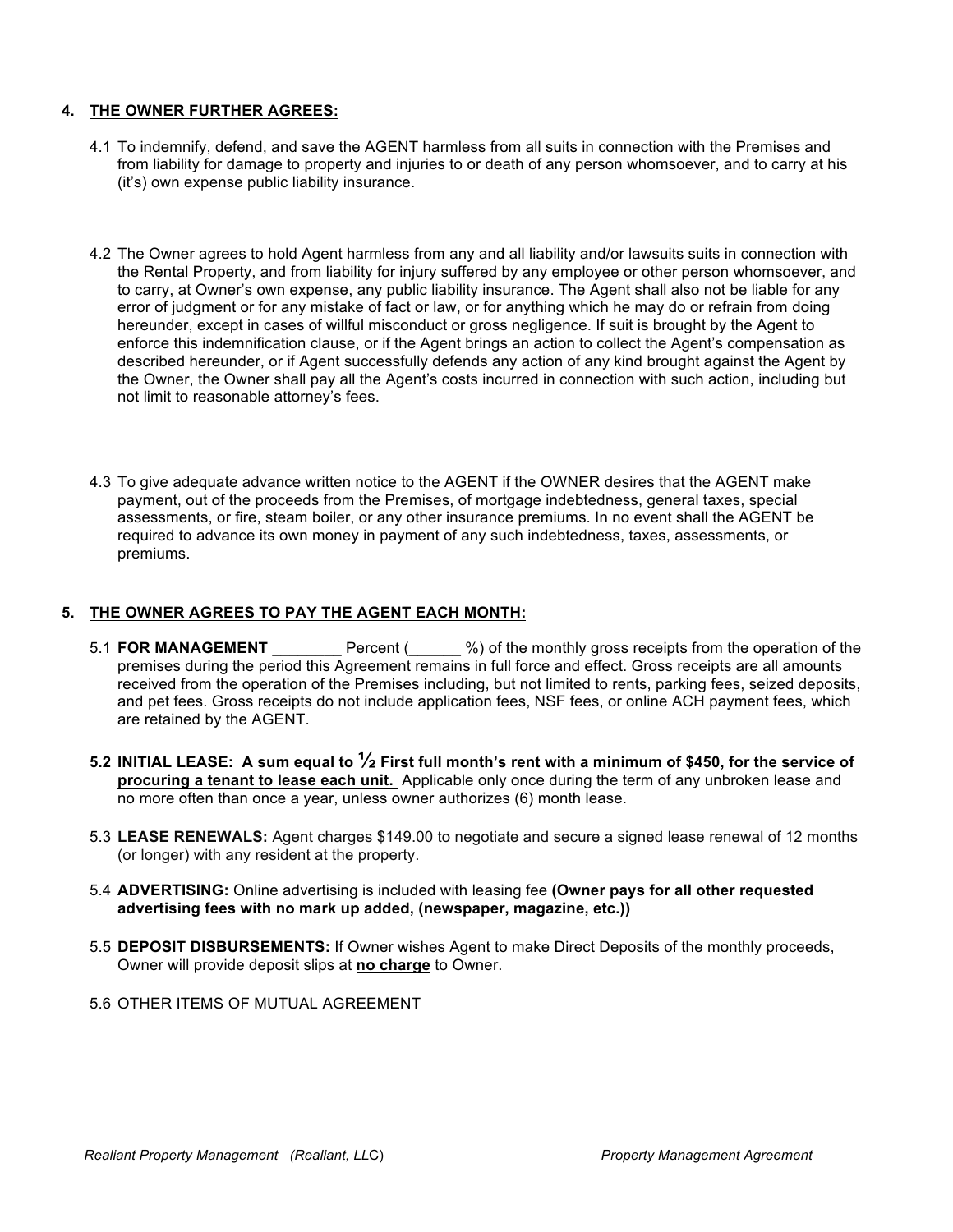## **6. IT IS MUTUALLY AGREED THAT:**

6.1 The OWNER expressly withholds from the AGENT any power or authority to make any structural changes in any building or to make any other major alterations or additions in or to any such building or equipment therein, or to incur any expenses chargeable to the OWNER other than expenses related to exercising the express powers above vested in the AGENT without the prior written direction of the Owner.

\_\_\_\_\_\_\_\_\_\_\_\_\_\_\_\_\_\_\_\_\_\_\_\_\_\_\_ \_\_\_\_\_\_\_\_\_\_\_\_\_\_\_\_\_\_\_\_\_\_\_\_\_\_\_\_\_\_\_\_\_\_\_\_\_\_\_\_\_\_\_\_\_\_\_\_\_\_\_\_\_\_\_\_\_

Name Address

Except such emergency repairs as may be required because of danger to life or property or which are immediately necessary for the preservation and safety of the Premises or the safety of the tenants and occupants thereof or are required to avoid the suspension of any necessary service to the Premises.

- 6.2 The AGENT does not assume and is given no responsibility for compliance of any building on the Premises or any equipment therein with the requirements of any statute, ordinance, law, or regulation of any governmental body or of any public authority or official thereof having jurisdiction, except to notify the OWNER promptly or forward to the OWNER promptly any complaints, warnings, notices, or summonses received by it relating to such matters. The OWNER represents that to the best of his (its) knowledge the Premises and such equipment comply with all such requirements and authorizes the AGENT to disclose the ownership of the Premises to any such officials and agrees to indemnify and hold harmless the AGENT, its representatives, servants, and employees, of and from all loss, cost, expense, and liability whatsoever which may be imposed on them or any of them by reason of any present or future violation or alleged violation of such laws, ordinances, statutes or regulations.
- 6.3 In the event it is alleged or charged that any buildings on the Premises or any equipment therein or any act or failure to act by the OWNER with respect to the Premises or the sale, rental, or the disposition thereof fails to comply with, or is in violation of, any of the requirements of any constitutional provision, statute, ordinance, law, or regulation of any governmental body or any other or ruling of any public authority or official thereof having or claiming to have jurisdiction there over, and the AGENT, in its sole and absolute discretion, considers that the action or position of the OWNER or registered managing agent with respect hereto may result in damage or liability to the AGENT, the AGENT shall have the right to cancel this Agreement at any time by written notice to the OWNER of is election so to do, which cancellation shall be effective upon the service of such notice. Such notice may be served personally or by registered mail, or to the person named to receive the Agent's monthly statement at the address designated for such person as provided in Paragraph 2.2 above, and if served by mail shall be deemed to have been served when deposited in the mails. Such cancellation shall not release the indemnities of the OWNER set forth in Paragraphs 4 and 6.2 above and shall not terminate any liability or obligation of the OWNER to the AGENT for any payment, reimbursement, or other sum of money the due and payable to the AGENT hereunder.

# **7. CANCELLATION**

- 7.1 This Agreement may be cancelled and terminated by OWNER or AGENT at any time before the termination date specified in Paragraph 1 with (Thirty) **30** days prior written notice to the AGENT.
- 7.2 Within 30 days of Termination of this Agreement, the Agent will release the following to the Owner: 1. A final accounting reflecting the balance of income and expenses of the Rental Property.
	- 2. Any balance of monies of Owner or tenant security deposits or both held by Agent with respect to the Rental Property less any monies due to Agent under the Agreement